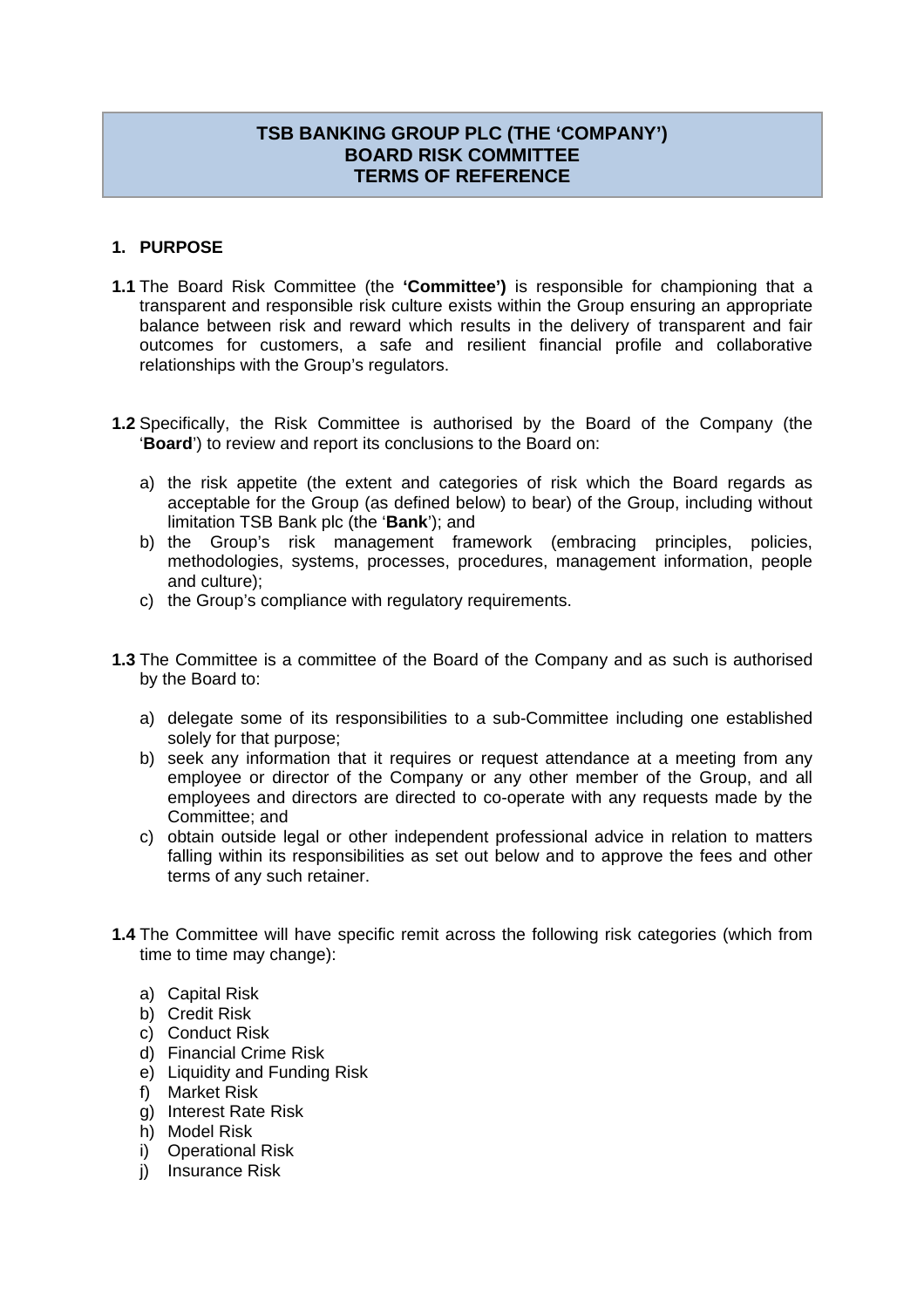In addition the committee will work closely with the Audit Committee in respect of Fraud Risk and Financial Reporting Risk and with the Remuneration Committee in respect of People Risk.

**1.5** The Committee will consider emerging and horizon risks, as well as current risks, and will ensure that appropriate stress and sensitivity analyses are regularly carried out, anticipating changes in and impacts to business conditions.

### **2. RESPONSIBILITIES**

- **2.1** The Committee should carry out the duties below for the Group (including the Company and the Bank) as appropriate.
- **2.2** The Committee shall:
- **2.2.1** Oversee the development, implementation and maintenance of the Group's overall risk management framework and its risk appetite, strategy, principles and policies, to ensure they are in line with emerging regulatory, corporate governance and industry best practice. In discharging this duty the Committee shall take into account the current and prospective macroeconomic and financial environment and shall draw on financial stability assessments such as those published by relevant authorities including the Bank of England, the Prudential Regulatory Authority, the Financial Conduct Authority and other authoritative sources that may be relevant for the Group's risk policies.
- **2.2.2** Oversee the Group's risk exposures, risk/return and proposed improvements to the Bank's risk management framework and its risk appetite, strategy, principles, policies and standards. In addition, ensure that this is achieved through the identification of potential risks and responses to them thereby reducing surprises and the associated costs or losses.
- **2.2.3** Facilitate the effective contribution and involvement of non-executives and aid their understanding of risk issues and the Group's risk management framework.
- **2.2.4** Review recommendations received from the Executive Risk Committee of the Bank.
- **2.2.5** Provide input to the Remuneration Committee of the Company on the alignment of remuneration to risk performance and delivery of the risk culture of delivering good outcomes for customers matched with an appropriate reward for risk.
- **2.2.6** Review new risk principles and policy and material amendments to risk principles and policy recommended by the Chief Executive Officer and Chief Risk Officer, for approval by the Board.
- **2.2.7** Oversee adherence to Group's risk principles, policies and standards and any action taken resulting from material policy breaches across the Group, based upon reports from the Chief Executive Officer and the Chief Risk Officer.
- **2.2.8** Review the appointment, resignation or dismissal of the Chief Risk Officer and make a recommendation to the Board in relation to the same.
- **2.2.9** Review and discuss with the Chief Risk Officer the scope of work of the Bank's Risk Division, its plans, resources, skills and capabilities, and the issues identified as a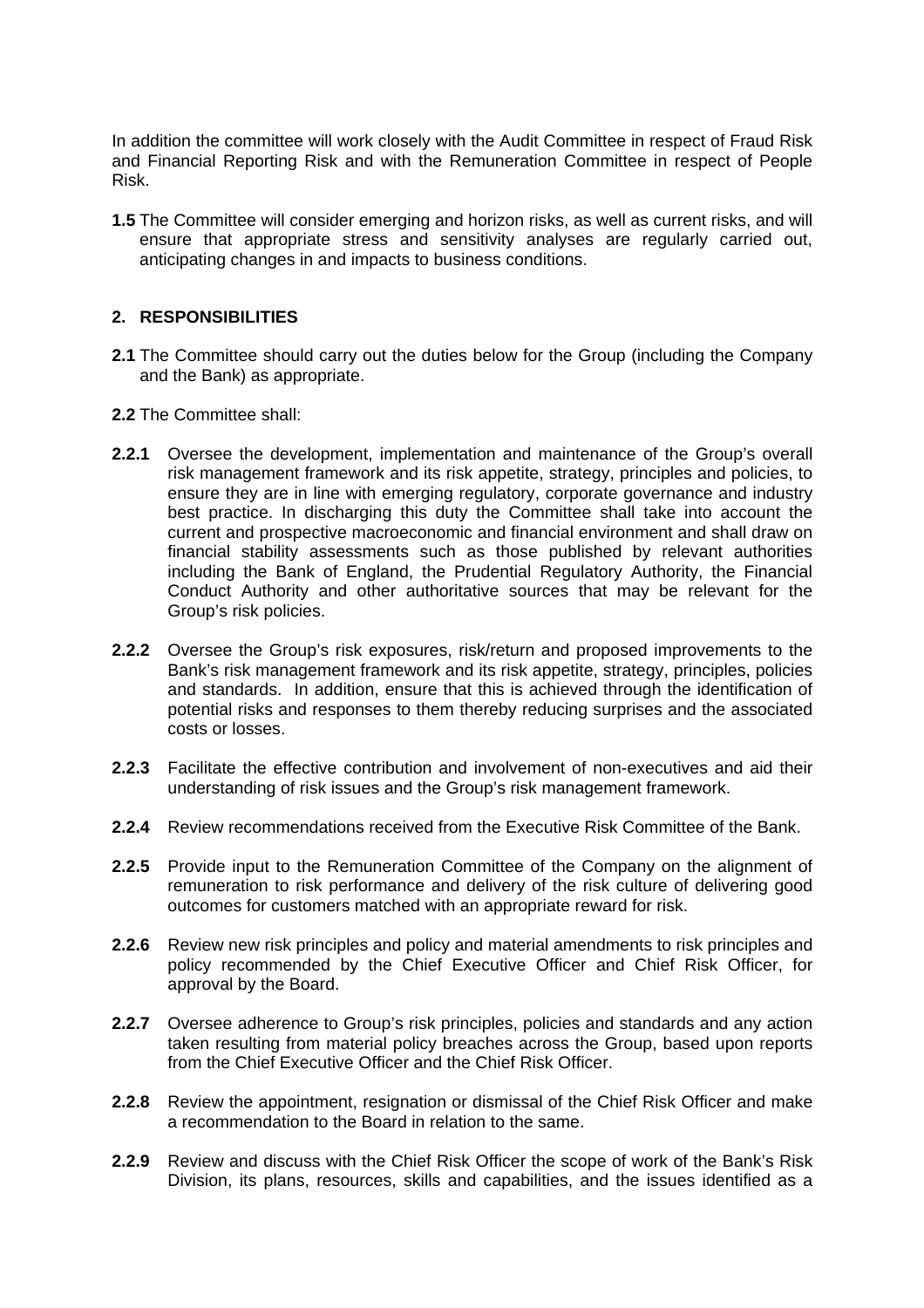result of its work, how management is addressing these issues and effectiveness of systems of risk management.

- **2.2.10** Review the adequacy of the Bank's Risk Division's resources, and its authority and standing within the Group.
- **2.2.11** Review co-ordination between the Bank's Risk Division and external auditors.
- **2.2.12** At least annually, or at the request of the Board at any time, review and approve the Terms of Reference of the Committee, to ensure that they remain appropriate and fit for purpose, and to recommend to the Board any changes considered necessary or desirable.
- **2.2.13** At least annually, review the effectiveness of the Committee including specific review of the formal training undertaken or required by the Committee members to discharge their duties effectively, and report to the Board thereon.

## **3. MEMBERSHIP AND OPERATION OF THE COMMITTEE**

- **3.1** The Committee shall comprise at least three directors, all of whom shall be independent non-executive directors. The activities of the Committee should involve participation by the chairman of the Audit Committee of the Board. Members of the Committee shall be appointed by the Board, on the recommendation of the Nomination Committee of the Board, and in consultation with the chairman of the Committee.
- **3.2** Appointments to the Committee are made by the Board and shall be for a period of up to three years, which may extend for further periods of up to three years, provided the director still meets the criteria for membership of the Committee.
- **3.3** The Board shall appoint the Committee chairman who should be an independent nonexecutive director. In the absence of the Committee chairman and/or an appointed deputy, the remaining members present shall elect one of themselves to chair the meeting from those who would qualify under these terms of reference to be appointed to that position by the Board.
- **3.4** The Company Secretary or his or her nominee shall act as the secretary to the Committee.
- **3.5** The quorum necessary for the transaction of business shall be two, both of whom must be independent non-executive directors.
- **3.6** Meetings of the Committee shall be called by the secretary of the Committee at the request of the Committee chairman or at the request of the Chief Risk Officer.
- **3.7** Unless otherwise agreed, notice of the meeting confirming the venue, time and date, together with an agenda of items to be discussed, shall be forwarded to each member of the Committee, any other person required to attend and all other non-executive directors, no later than three clear working days before the date of the meeting. Supporting papers shall be sent to committee members and to other attendees as appropriate, at the same time.
- **3.8** The Committee chairman should attend the annual general meeting to answer any shareholder questions on the Committee's activities.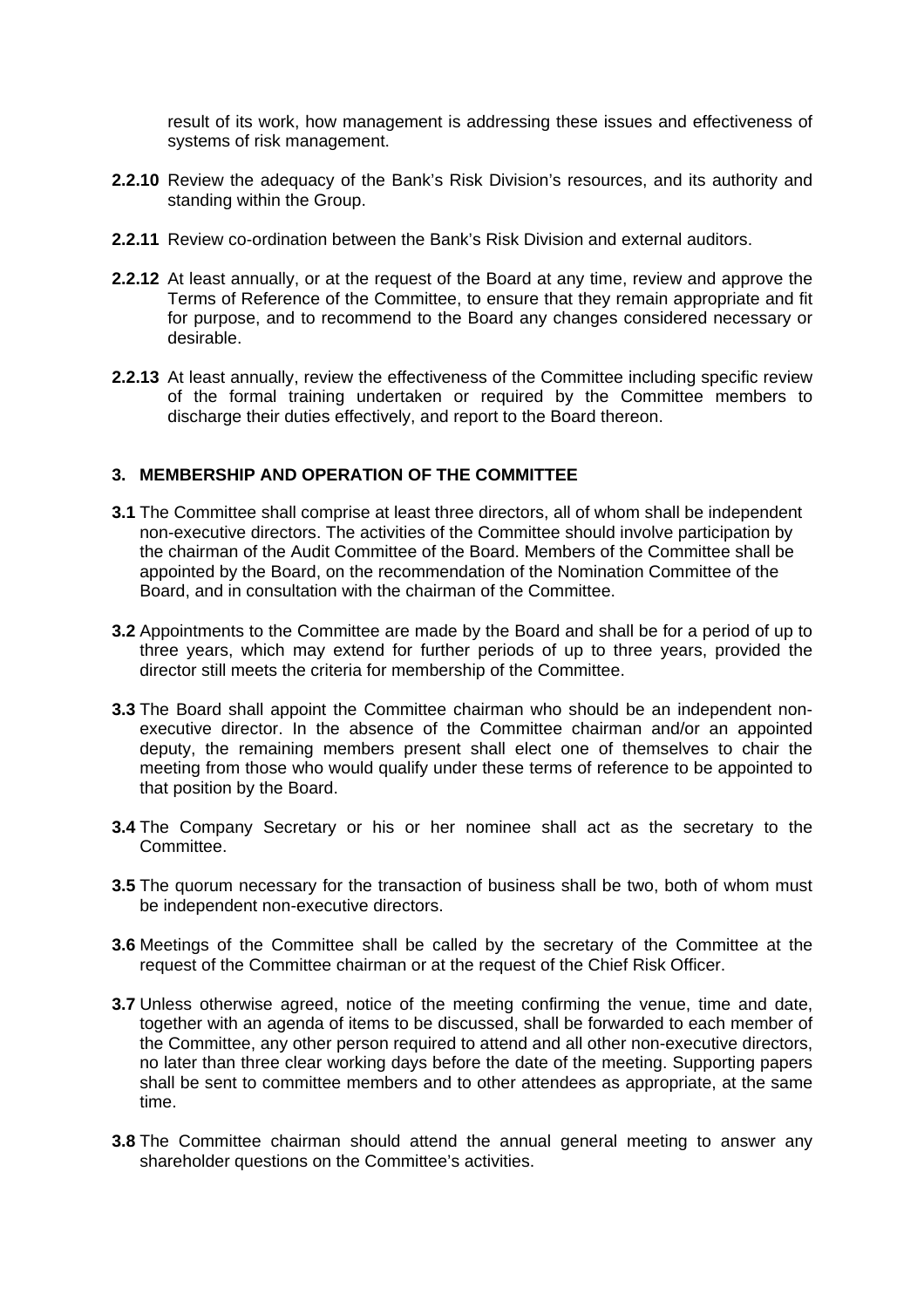**3.9** The Chief Risk Officer shall have full and unfettered access to the Committee.

### **4. INPUTS**

- **4.1** The Committee will receive regular reports on the performance of the business against the risk categories within its scope and the Group's risk appetite. In addition the Committee will review relevant ad hoc papers on business and regulatory risks and on emerging risks to the Group including but not limited to macroeconomic or regulatory developments.
- **4.2** The Committee will be supported by the HR, Risk, Legal and Finance functions of the Bank and will have access to whatever additional advice or support it requires in the discharge of its duties. This will include but is not limited to:
	- a) access to the advice and services of the HR Director and HR team;
	- b) access to the advice and services of the Chief Risk Officer and the Risk team;
	- c) access to the advice and services of the General Counsel and the Legal/Company Secretarial team;
	- d) access to the advice and services of the Chief Financial Officer and the Finance team; and
	- e) outside independent professional, technical and/or legal advice or other resources, at the Company's expense, as and when it considers this necessary.
- **4.3** The Committee shall have regard to established and evolving best practice corporate governance standards including, where relevant, standards set by voting agencies and voluntary codes. Where departure from the requirements of these standards or codes, including the UK Corporate Governance Code is required or believed to be appropriate, the Committee shall recommend to the Board the appropriate explanation or justification or use as required, in the Company's external disclosures.

# **5. OUTPUTS**

- **5.1** The Committee shall provide a formal sign-off for the Board Risk Report within the Company's Annual Report & Accounts.
- **5.2** The Committee shall provide formal sign-off for the risk sections of the ICAAP, ILAA and Pillar 3 Disclosure to the Audit Committee.
- **5.3** The secretary of the Committee shall minute the proceedings of all meetings of the Committee, including recording the names of those present and in attendance.
- **5.4** Draft minutes of Committee meetings shall be distributed to all members within 5 working days of the meeting. Once approved, minutes should be circulated to all other members of the Board, together with other meeting attendees, unless in the opinion of the Committee chairman it would be inappropriate to do so.
- **5.5** Final signed copies of the minutes of the meetings of the Committee should be maintained for the Company's records, in hard and soft copy where possible.
- **5.6** The Committee shall report to the Board on the effective compliance of the Group with prudential and conduct risk regulations and the maintenance of open and transparent relationships with the Group and Bank's regulators.